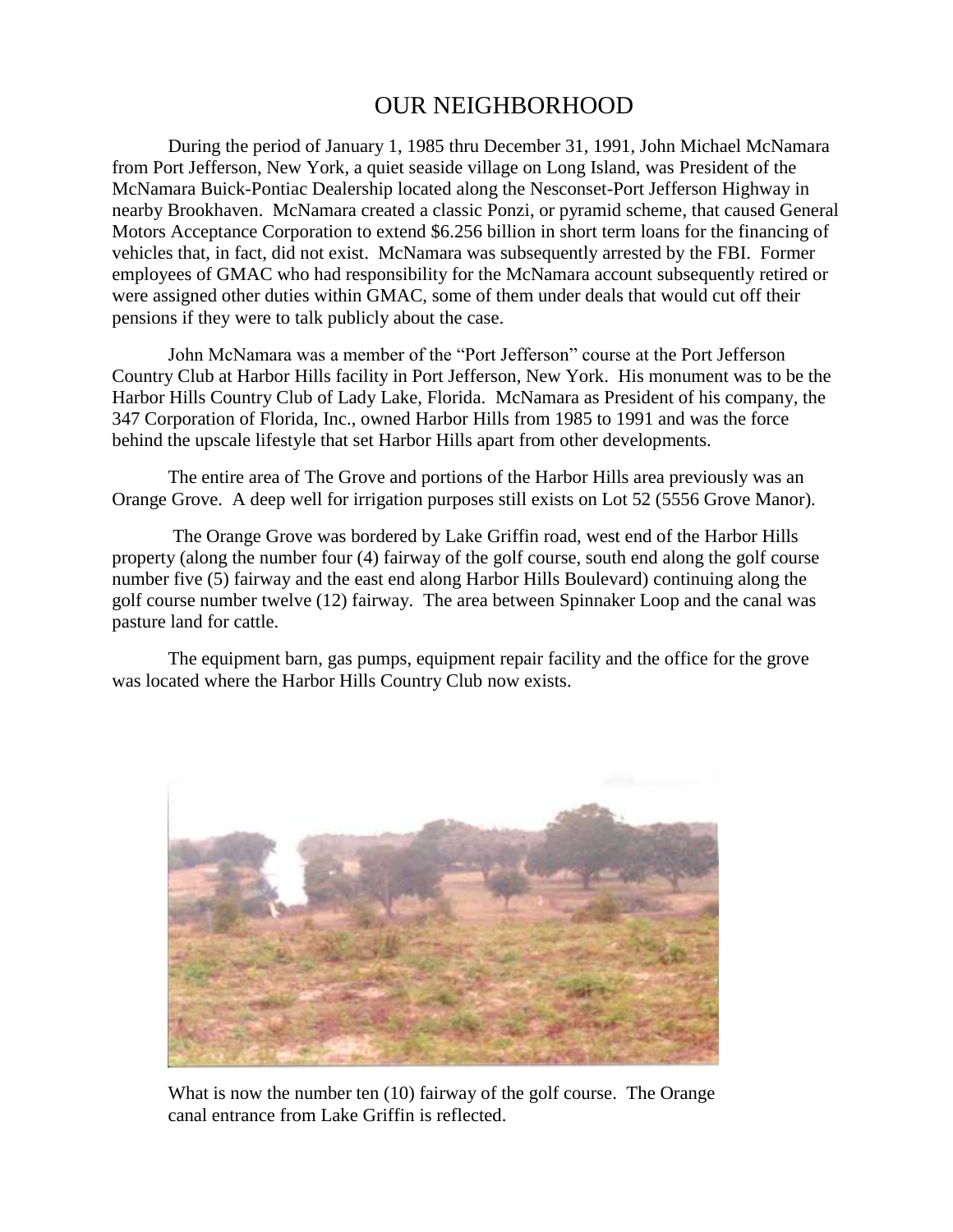

Lloyd Clifton, the golf course designer, instructed Russell Thomas to build a small pond on the front left side of the Number twelve (12) Green of the golf course. Vegetation and erosion have obliterated the pond.



 Fuel tanks previously utilized to provide heat for the orange trees were removed during construction. These were located approximately at the entrance to Sun Glo Court. Lake Griffin Road is in the back ground.

Where did the peacocks come from? D.B. "Damon" Lott owned a house on the north side of Lake Griffin Road across from the Harbor Hills Club House. His wife Mary had a severe hearing problem and as this area was fairly remote, D.B. brought in some peacocks that would make noise when anyone came around so his wife could be aware of visitors.

As part of the negotiations between McNamara and the U.S. Justice Department, McNamara deeded all of the property of Harbor Hills to the Justice Department, free and clear of any liens.

The Justice Department employed Price Waterhouse LLP, with Dominic DiNapoli, a partner in the firm of Price Waterhouse, being appointed by the Federal Judge to oversee John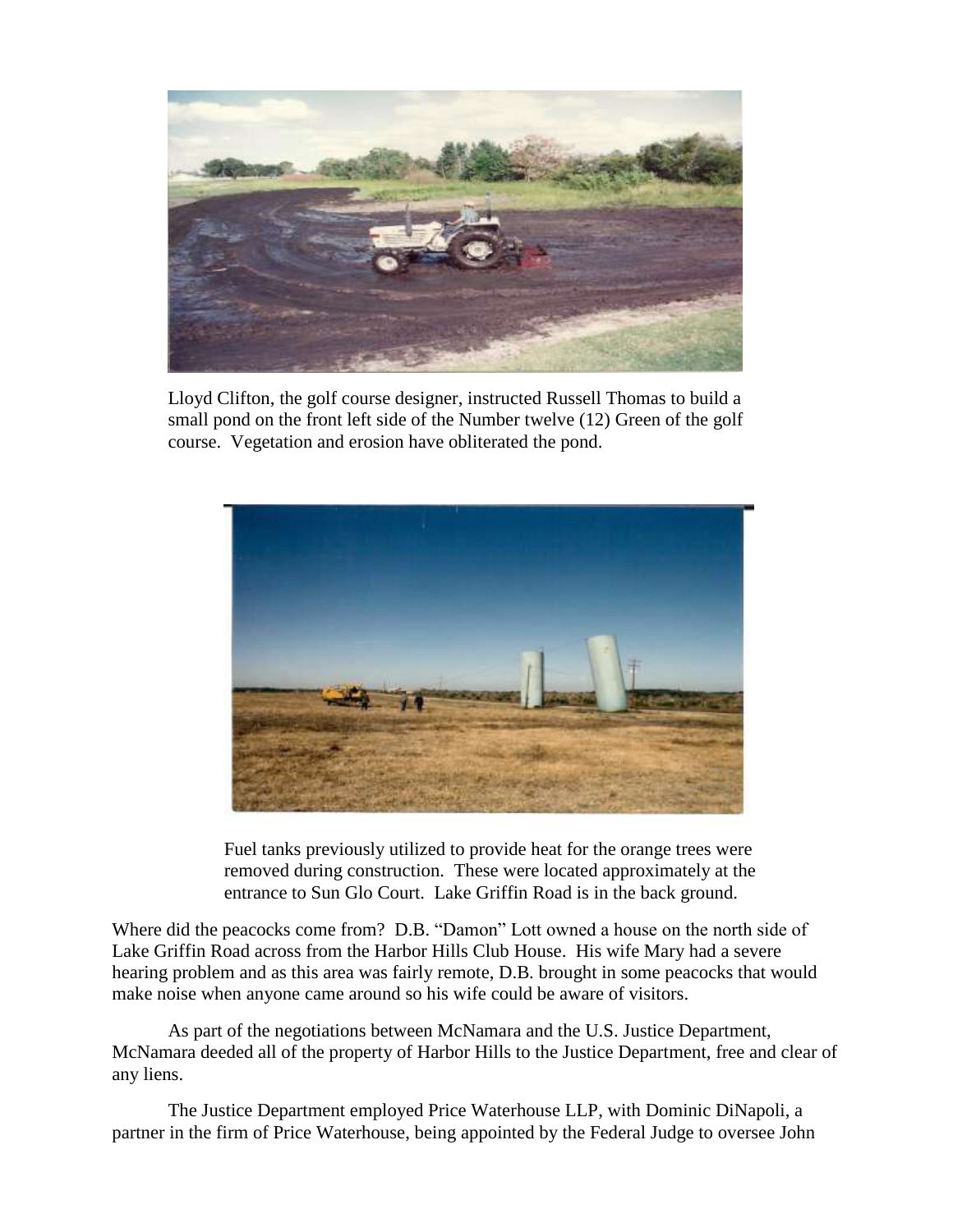McNamara's \$400 million in assets. George Hamlin was named as the Project Manager and Elliot Owens was employed as the Real Estate Broker to promote and increase real estate sales. While Price Waterhouse did a good job of keeping things under control for the members and the general operations, with no further investment infusion Harbor Hills was existing only on the income generated by the Country Club and Real Estate Sales, therefore a buyer had to be found.

In April 1994, for 10.5 million dollars, Harbor Hills was purchased by Signature International L.P., a financial partnership composed of the Yale University Endowment Fund and Dev-Com Associates. Dev-Com Assoc. Canada is a corporation located at 1200-350 Bay Street, Toronto, Ontario, Canada, M5H 256, telephone 416-868-1816. The President is Christopher Ansley. Dev-Com Corporation officers Christopher and Peter Ansley and Scott Hutcheson as Vice President and resident manager, proceeded to manage and develop Harbor Hills. All of the Real Estate sales were still being handled by Elliot Owens and his staff.

Signature International L.P. developed and managed Harbor Hills Country Club, the Starr Pass Country Club & Spa in Tucson, Arizona, http://www.starrpass.com/ and the Oak Tree Country Club in Edmond, Oklahoma, http://www.oaktreecc.net/. Dev-Com wanted to build a Marriot hotel at the Star Pass Country Club & Spa, however the Yale University Endowment Fund by-laws did not provide for a hotel. A financial arrangement was made between the parties that transferred full and debt free ownership of the Tucson property to Dev-Com and ownership of the Oklahoma property and Harbor Hills to the Yale University Endowment Fund.

In an attempt to further the development of Harbor Hills, it was determined by Scott Hutcheson that sales would be enhanced with the assistance of VA and FHA financing. The Plat for The Grove was approved by the Lake County Board of Commissioners on  $20<sup>th</sup>$  February 1996, however the Harbor Hills Homeowners Association covenants does not provide for this type of financing, therefore The Grove At Harbor Hills Homeowners Association was created by Harbor Hills Development L.P., filed with the State of Florida on 22 February 1996. The Articles were signed by F. Scott Hutcheson, President; Elliot Owens, Vice President; and LuAnn Miller, Secretary/Treasurer. The development of The Grove Phase I was begun with the first lots sold in May 1996.

The original plan was for Harbor Hills to own 50% of the 95 lots in the Grove Phase I with the other 50% being sold to Sunland Construction of the Palm Beaches. This company has subsequently been incorporated as Leesburg Holding L.P. and Sunland Homes of Lake County whose owner and President is Frank Young. Sunland Homes, Inc. is located at 4510 Royal Palm Beach Blvd., Royal Palm Beach, Florida 33411, telephone 561-784-9754. Sunland eventually purchased 94 of the 95 lots as Lot #7 (5141 Grove Manor) was won by Jon Boone, a resident living at the time on Greens Drive, as a prize in a golfing event held by Harbor Hills Country Club.

The Grove Phase II became Pine Village due to Sunland's lack of sales and financial commitments in other areas of Florida. Pine Village was built by Irvin Construction Company, Harbor Hills Development and Godfrey Custom Homes.

The original Grove Plat was designed for one-quarter acre lots with homes in the range of 1150 to 1600 square feet of living area with the architectural design approved by Harbor Hills Development, L.P., however many lot owners built homes over 2000 square feet of living area. The typical home is two or three bedrooms, two baths, and a two vehicle garage with block construction. Four houses were built utilizing the slab construction concept (concrete slabs with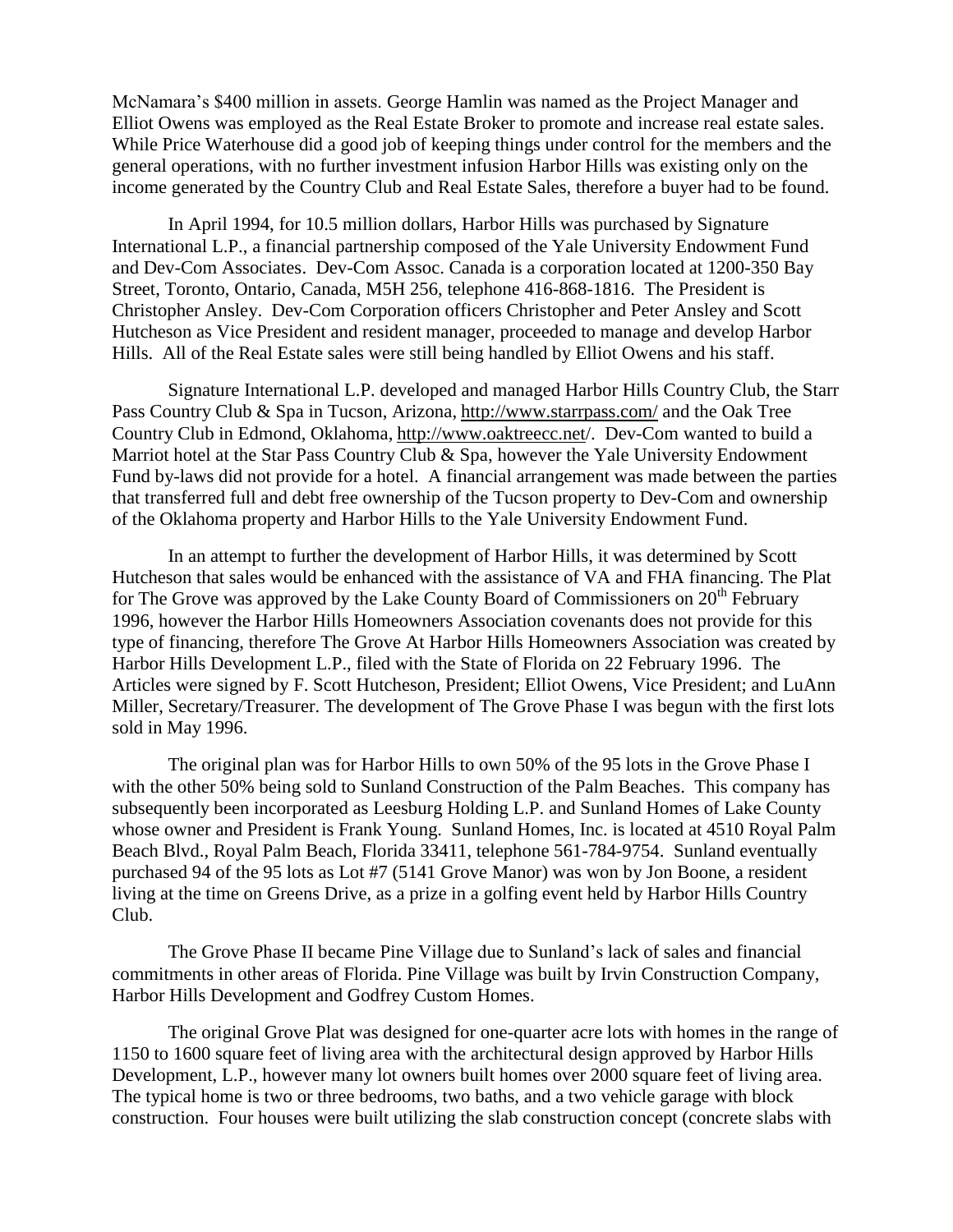tongue and groove edges that were bolted together). Three homes were built with the motherin-law suite concept. Contractors building in The Grove have been Harbor Hills Development L.P. (12 houses), Sunland Custom Homes (76 houses), Mellado Contracting Inc. (1 house), Irvin Construction Company (1 house) and Grosvenor Developments, LLC (1 house).

The following houses were originally built as models by Sunland: Lot 1, 5105 Grove Manor; Lot 2, 5111 Grove Manor; Lot 3, 5117 Grove Manor; Lot 45, 5527 Grove Manor; Lot 46, 5533 Grove Manor; Lot 89, 39913 Sun Glo Court

In the beginning of construction, Sunland offered sales incentives of one-half of a full Country Club membership (\$3,000.00) and a free golf cart.

On 28<sup>th</sup> February 2005, Sunland sold their remaining sixteen (16) lots to Harbor Hills Development, L.P. On 21<sup>st</sup> June 2007, Harbor Hills Development, L.P. sold two of the sixteen lots to individuals.

The first officers of The Grove At Harbor Hills Homeowners Association were: President: F. Scott Hutcheson; Vice President: Elliot Owens; Secretary/Treasurer: Lu Ann Miller.

At the  $9<sup>th</sup>$  March 1999 annual meeting of The Grove At Harbor Hills Homeowners Association, the Board consisted of F. Chris Ansley, Bob King, Lu Ann Miller, Elliot Owens and Peter Shaddick. Chris Ansley opened the floor for a discussion by the membership on whether The Grove Homeowners Association wished to merge with and become part of Harbor Hills Homeowners Association. He addressed questions concerning the turnover of control by The Developer to The Grove Homeowners Association. He noted reasons why the residents should consider joining the Harbor Hills Homeowners Association as follows:

- 1. Access through the property to the south gate of Harbor Hills; and
- 2. As more lots in Harbor Hills are sold, The Homeowners Association dues will be reduced while the number of lots in The Grove will remain constant causing an increase in Homeowners Association dues.

The residents of The Grove wisely decided to maintain control of their association. The Association dues were \$120.00 per quarter. When the Association was turned over to the members of The Grove the Association dues were \$126.00 per quarter. Conservative management has kept The Grove's Association dues at a minimal increase over time.

At the 13<sup>th</sup> April 1999 meeting of The Grove At Harbor Hills Homeowners Association meeting F. Christopher Ansley, President of H.H.C.C., General Partner, elected to convert its Class B membership in The Grove's Homeowners Association to Class A, effective 14<sup>th</sup> April 1999.

On 27<sup>th</sup> July1999, the Board of Directors consisting of F. Christopher Ansley, Lu Ann Miller, Elliot Owens, Peter Shaddick, Robert W. King submitted their resignation and the The Grove At Harbor Hills Homeowners Association was turned over to the members of The Grove At Harbor Hills.

The first Board of Directors elected by the members of The Grove were Peter Shaddick, Bill Rich, Pat Felton, Roger Bonynge, Jack DiSavino, George Kalivretenos (vice president of